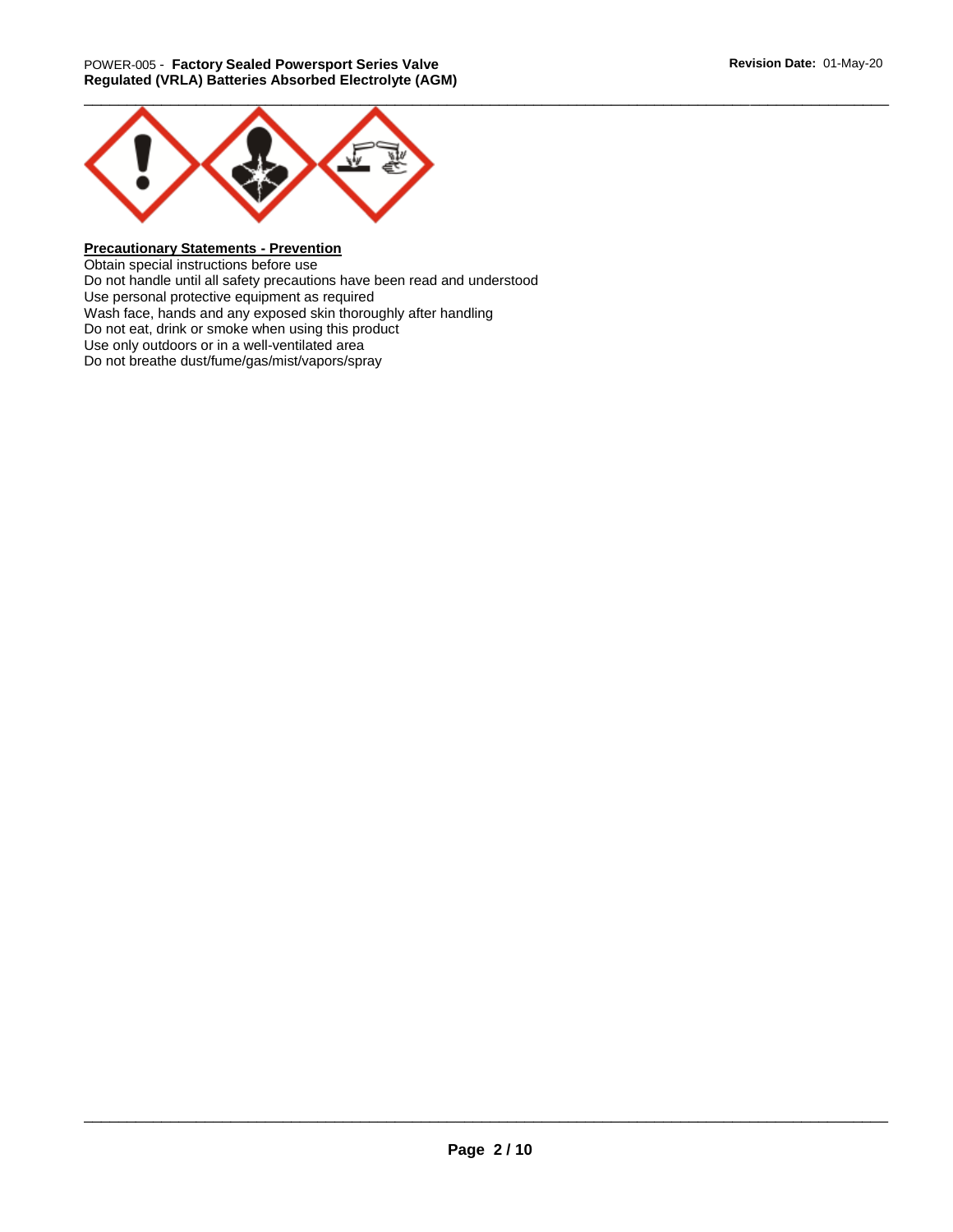| <b>Skin Contact</b> | IF ON SKIN (or hair): Remove/Take off immediately all contaminated clothing. Rinse skin<br>with water/shower. Wash contaminated clothing before reuse. |
|---------------------|--------------------------------------------------------------------------------------------------------------------------------------------------------|
| <b>Inhalation</b>   | IF INHALED: Remove victim to fresh air and keep at rest in a position comfortable for<br>breathing.                                                    |
| Ingestion           | IF SWALLOWED: Rinse mouth. Do NOT induce vomiting.                                                                                                     |

**Symptoms** Harmful if swallowed. Harmful if inhaled. Causes severe skin burns and eye damage. May damage fertility or the unborn child. May cause damage to organs through prolonged or repeated exposure.

### **Indication of any immediate medical attention and special treatment needed**

| <b>Notes to Physician</b> | Treat symptomatically. |
|---------------------------|------------------------|
|---------------------------|------------------------|

# **5. FIRE-FIGHTING MEASURES**

## **Suitable Extinguishing Media**

Use extinguishing measures that are appropriate to local circumstances and the surrounding environment.

## **Unsuitable Extinguishing Media** Not determined.

### **Specific Hazards Arising from the Chemical**

Not determined.

**Hazardous Combustion Products** Sulfuric acid: Sulfur trioxide, carbon monoxide, sulfuric acid mist, sulfur dioxide, and hydrogen sulfide.

Lead Compounds: High temperatures above the melting point are likely to produce toxic metal fume, vapor, or dust; contact with strong acid or base or presence of nascent hydrogen may generate highly toxic arsine gas.

## **Protective equipment and precautions for firefighters**

As in any fire, wear self-contained breathing apparatus pressure-demand, MSHA/NIOSH (approved or equivalent) and full protective gear.

# **6. ACCIDENTAL RELEASE MEASURES**

#### **Personal precautions, protective equipment and emergency procedures**

| <b>Personal Precautions</b>                          | Use personal protective equipment as required.                                                                                                                                                                                                                                                                                                                                                                                                              |  |  |  |  |
|------------------------------------------------------|-------------------------------------------------------------------------------------------------------------------------------------------------------------------------------------------------------------------------------------------------------------------------------------------------------------------------------------------------------------------------------------------------------------------------------------------------------------|--|--|--|--|
| Methods and material for containment and cleaning up |                                                                                                                                                                                                                                                                                                                                                                                                                                                             |  |  |  |  |
| <b>Methods for Containment</b>                       | There is no release of material unless the case is damaged or battery is<br>misused/overcharged. If release occurs stop flow of material, contain/absorb all spills with<br>dry sand, earth, or vermiculite. Do not use combustible materials. Neutralize spilled material<br>with soda ash, sodium bicarbonate, lime, etc. Wear acid-resistant clothing, boots, gloves,<br>and face shield. Dispose of as hazardous waste. Do not discharge acid to sewer. |  |  |  |  |
| <b>Methods for Clean-Up</b>                          | Spent Batteries - send to secondary lead smelter for recycling. Follow applicable federal,<br>state and local regulations Neutralize as in preceding step. Collect neutralized material in<br>sealed container and handle as hazardous waste as applicable. A copy of this SDS must be<br>supplied to any scrap dealer or secondary lead smelter with the battery.                                                                                          |  |  |  |  |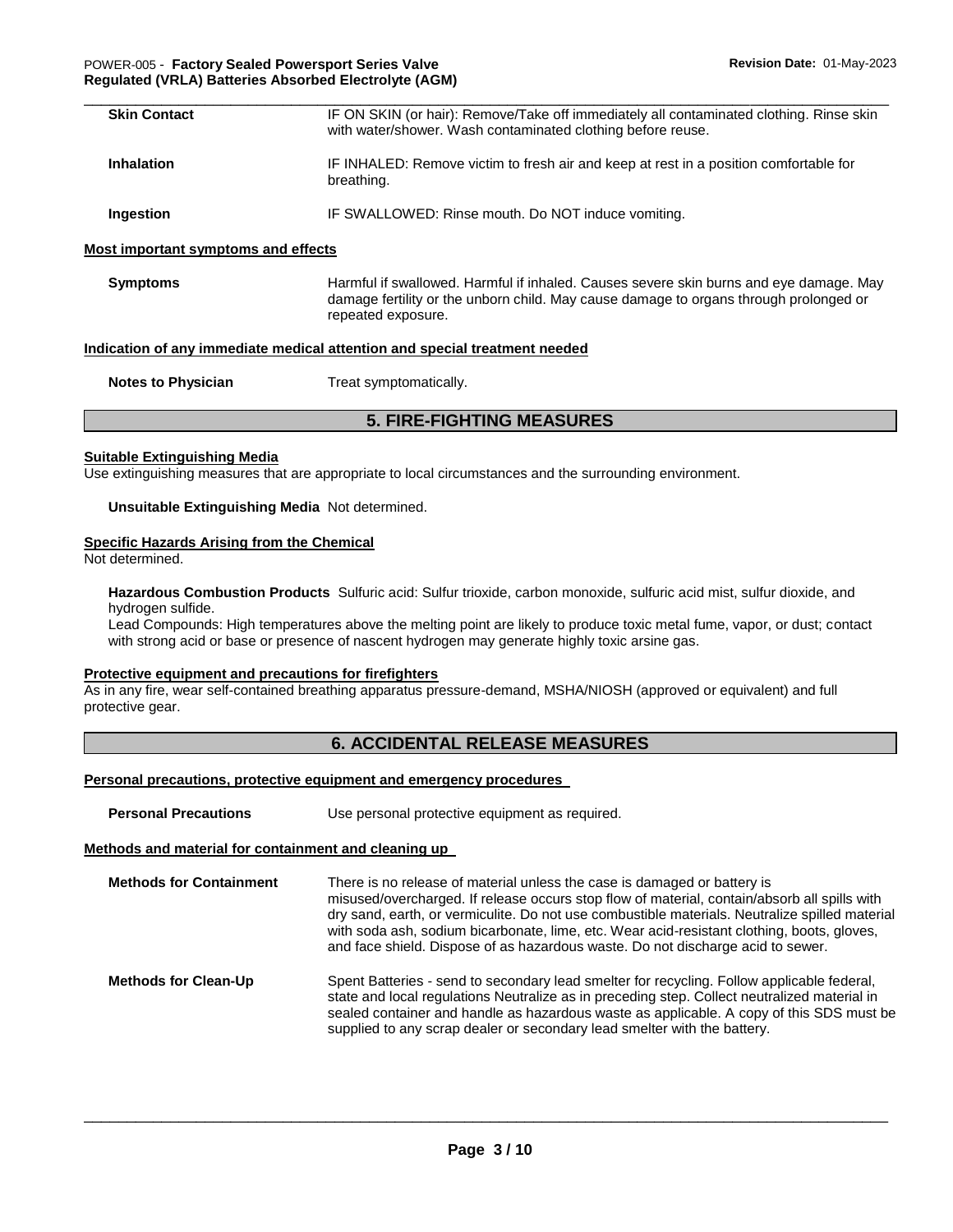## \_\_\_\_\_\_\_\_\_\_\_\_\_\_\_\_\_\_\_\_\_\_\_\_\_\_\_\_\_\_\_\_\_\_\_\_\_\_\_\_\_\_\_\_\_\_\_\_\_\_\_\_\_\_\_\_\_\_\_\_\_\_\_\_\_\_\_\_\_\_\_\_\_\_\_\_\_\_\_\_\_\_\_\_\_\_\_\_\_\_\_\_\_ **7. HANDLING AND STORAGE**

## **Precautions for safe handling**

**Advice on Safe Handling** Handle in accordance with good industrial hygiene and safety practice. Obtain special instructions before use. Do not handle until all safety precautions have been read and understood. Use personal protective equipment as required. Wash face, hands, and any exposed skin thoroughly after handling. Do not eat, drink or smoke when using this product. Use only outdoors or in a well-ventilated area. Do not breathe dust/fume/gas/mist/vapors/spray. Due to the battery's low internal resistance and high power density, high levels of short circuit current can be developed across the battery terminals. Do not rest tools or cables on the battery. Use insulated tools only. Follow all installation instructions and diagrams when installing or maintaining battery systems.

## **Conditions for safe storage, including any incompatibilities**

| <b>Storage Conditions</b>     | Store batteries in a cool, dry, well ventilated area that are separated from incompatible<br>materials and any activities which may generate flames, sparks, or heat. Keep clear of all<br>metallic articles that could contact the negative and positive terminals on a battery and<br>create a short circuit condition.                                                                                                                                                                    |
|-------------------------------|----------------------------------------------------------------------------------------------------------------------------------------------------------------------------------------------------------------------------------------------------------------------------------------------------------------------------------------------------------------------------------------------------------------------------------------------------------------------------------------------|
| <b>Incompatible Materials</b> | Sulfuric acid: Contact with combustibles and organic materials may cause fire and<br>explosion. Also reacts violently with strong reducing agents, metals, sulfur trioxide gas,<br>strong oxidizers, and water. Contact with metals may product toxic sulfur dioxide fumes and<br>may release flammable hydrogen gas.<br>Lead Compounds: Avoid contact with strong acids, bases, halides, halogenates, potassium<br>nitrate, permanganate, peroxides, nascent hydrogen, and reducing agents. |

# **8. EXPOSURE CONTROLS/PERSONAL PROTECTION**

## **Exposure Guidelines**

| <b>Chemical Name</b> | <b>ACGIH TLV</b>                            | <b>OSHA PEL</b>                          | <b>NIOSH IDLH</b>                          |
|----------------------|---------------------------------------------|------------------------------------------|--------------------------------------------|
| Lead                 | TWA: $0.05$ mg/m <sup>3</sup> Pb            | TWA: 50 $\mu$ g/m <sup>3</sup> Pb        | IDLH: $100 \text{ mg/m}^3$ Pb              |
| 7439-92-1            |                                             |                                          | TWA: $0.050$ mg/m <sup>3</sup> Pb          |
| Sulfuric Acid        | TWA: $0.2 \text{ mg/m}^3$ thoracic fraction | TWA: 1 mg/m <sup>3</sup>                 | IDLH: $15 \text{ mg/m}^3$                  |
| 7664-93-9            |                                             | (vacated) TWA: 1 mg/m <sup>3</sup>       | TWA: 1 mg/m <sup>3</sup>                   |
| Tin                  | TWA: $2 \text{ mg/m}^3$ Sn except Tin       | TWA: $2 \text{ mq/m}^3$ Sn except oxides | IDLH: $100 \text{ mg/m}^3$ Sn              |
| 7440-31-5            | hvdride                                     | (vacated) TWA: $2 \text{ mg/m}^3$ Sn     | TWA: 2 mg/m <sup>3</sup> except Tin oxides |
|                      |                                             | except oxides                            | Sn                                         |

## **Appropriate engineering controls**

| <b>Engineering Controls</b> | Store and handle batteries in a well ventilated area. If mechanical ventilation is used, |
|-----------------------------|------------------------------------------------------------------------------------------|
|                             | components must be acid resistant.                                                       |

#### **Individual protection measures, such as personal protective equipment**

| <b>Eye/Face Protection</b>      | None needed under normal conditions. If handling damaged or broken batteries use<br>chemical splash goggles or face shield.                                                                                                                                       |
|---------------------------------|-------------------------------------------------------------------------------------------------------------------------------------------------------------------------------------------------------------------------------------------------------------------|
| <b>Skin and Body Protection</b> | None needed under normal conditions. If battery case is damaged use rubber or plastic<br>elbow length gauntlets. In case of damaged or broken battery use an acid resistant apron.<br>Under severe exposure or emergency conditions wear acid resistant clothing. |
| <b>Respiratory Protection</b>   | None required under normal conditions. If battery is overcharged and concentrations of<br>sulfuric acid are known to exceed PEL use NIOSH or MSH approved respiratory protection.                                                                                 |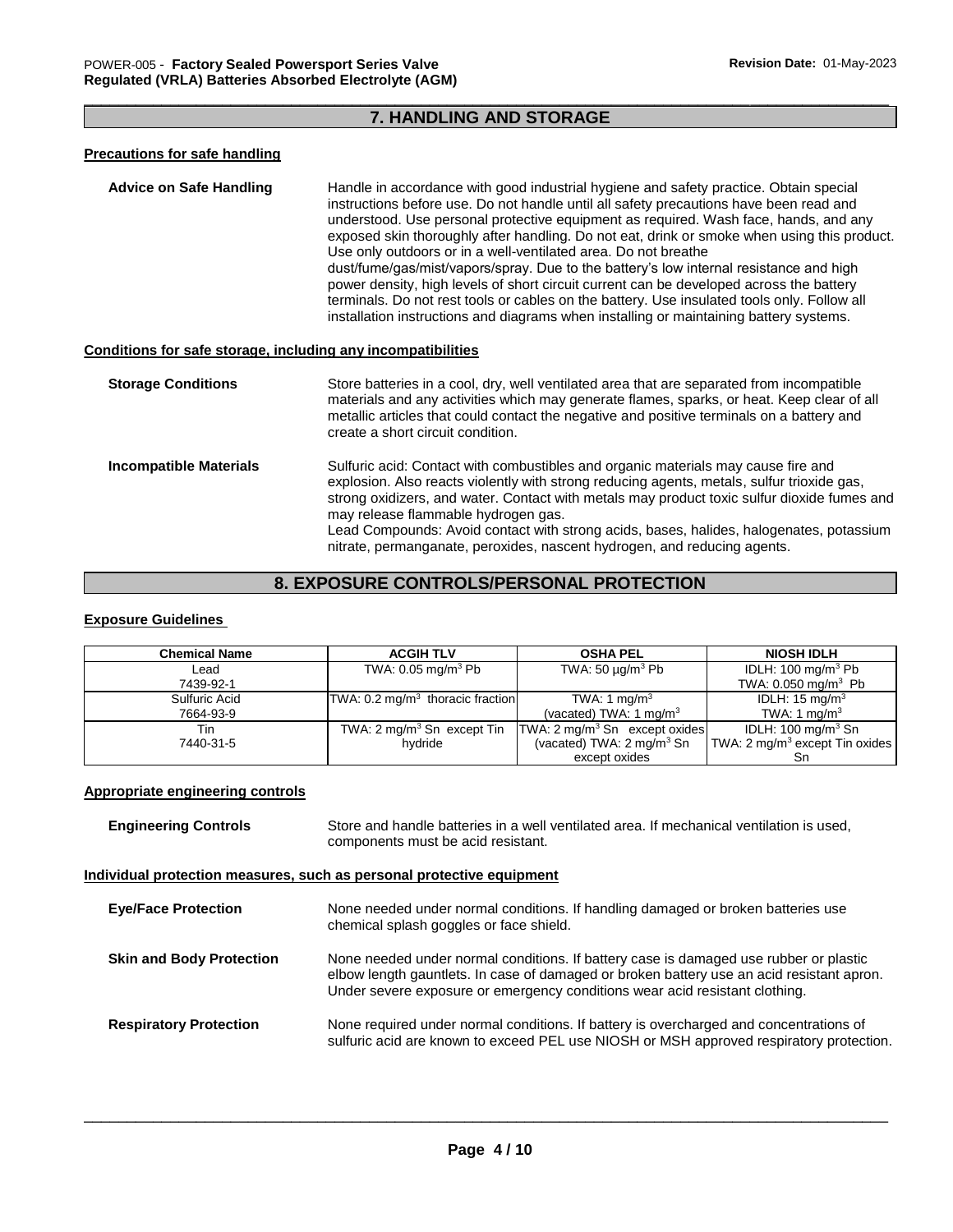**General Hygiene Considerations** Handle batteries carefully to avoid damaging the case. Do not allow metallic articles to contact the battery terminals during handling. Avoid contact with the internal components of the battery.

\_\_\_\_\_\_\_\_\_\_\_\_\_\_\_\_\_\_\_\_\_\_\_\_\_\_\_\_\_\_\_\_\_\_\_\_\_\_\_\_\_\_\_\_\_\_\_\_\_\_\_\_\_\_\_\_\_\_\_\_\_\_\_\_\_\_\_\_\_\_\_\_\_\_\_\_\_\_\_\_\_\_\_\_\_\_\_\_\_\_\_\_\_

# **9. PHYSICAL AND CHEMICAL PROPERTIES**

#### **Information on basic physical and chemical properties**

| <b>Physical State</b><br>Appearance<br>Color | Solid containing liquid<br>Battery<br>Not determined   | Odor<br><b>Odor Threshold</b> | Characteristic<br>Not determined |
|----------------------------------------------|--------------------------------------------------------|-------------------------------|----------------------------------|
| <b>Property</b>                              | This product is a battery and typical Remarks • Method |                               |                                  |
|                                              | physical/chemical properties do not                    |                               |                                  |
|                                              | apply.<br>Not determined                               |                               |                                  |
| рH                                           |                                                        |                               |                                  |
| <b>Melting Point/Freezing Point</b>          | Not determined                                         |                               |                                  |
| <b>Boiling Point/Boiling Range</b>           | Not determined                                         |                               |                                  |
| <b>Flash Point</b>                           | Not determined                                         |                               |                                  |
| <b>Evaporation Rate</b>                      | Not determined                                         |                               |                                  |
| <b>Flammability (Solid, Gas)</b>             | Not determined                                         |                               |                                  |
| <b>Upper Flammability Limits</b>             | Not determined                                         |                               |                                  |
| <b>Lower Flammability Limit</b>              | Not determined                                         |                               |                                  |
| <b>Vapor Pressure</b>                        | Not determined                                         |                               |                                  |
| <b>Vapor Density</b>                         | Not determined                                         |                               |                                  |
| <b>Specific Gravity</b>                      | 1.3                                                    |                               |                                  |
| <b>Water Solubility</b>                      | Not determined                                         |                               |                                  |
| Solubility in other solvents                 | Not determined                                         |                               |                                  |
| <b>Partition Coefficient</b>                 | Not determined                                         |                               |                                  |
| <b>Auto-ignition Temperature</b>             | Not determined                                         |                               |                                  |
| <b>Decomposition Temperature</b>             | Not determined                                         |                               |                                  |
| <b>Kinematic Viscosity</b>                   | Not determined                                         |                               |                                  |
| <b>Dynamic Viscosity</b>                     | Not determined                                         |                               |                                  |
| <b>Explosive Properties</b>                  | Not determined                                         |                               |                                  |
| <b>Oxidizing Properties</b>                  | Not determined                                         |                               |                                  |

# **10. STABILITY AND REACTIVITY**

#### **Reactivity**

Not reactive under normal conditions.

#### **Chemical Stability**

Stable under recommended storage conditions.

#### **Possibility of Hazardous Reactions**

None under normal processing.

**Hazardous Polymerization** Hazardous polymerization does not occur.

#### **Conditions to Avoid**

Keep out of reach of children.

#### **Incompatible Materials**

Sulfuric acid: Contact with combustibles and organic materials may cause fire and explosion. Also reacts violently with strong reducing agents, metals, sulfur trioxide gas, strong oxidizers, and water. Contact with metals may product toxic sulfur dioxide fumes and may release flammable hydrogen gas.

Lead Compounds: Avoid contact with strong acids, bases, halides, halogenates, potassium nitrate, permanganate, peroxides, nascent hydrogen, and reducing agents.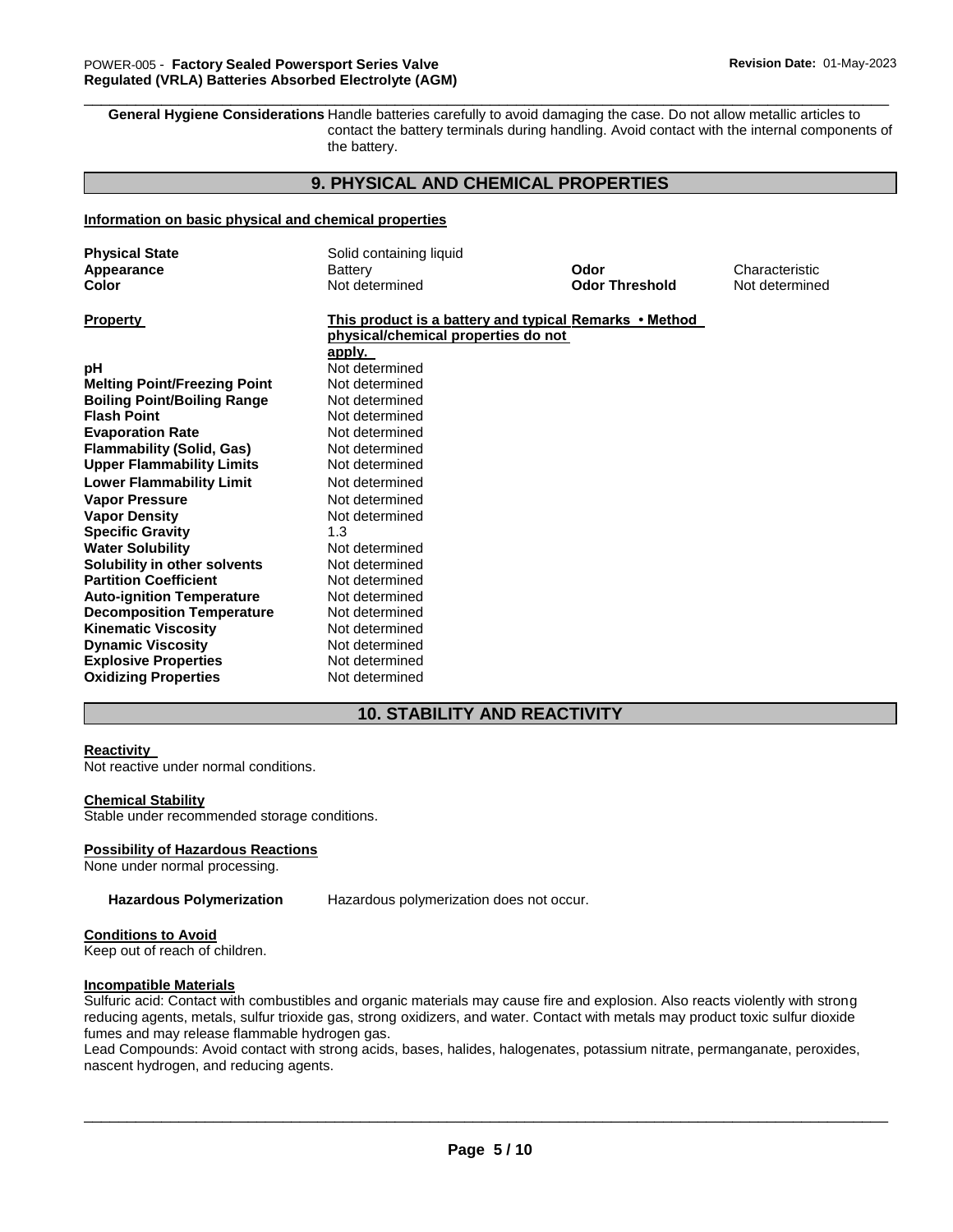#### **Hazardous Decomposition Products**

Sulfuric acid: Sulfur trioxide, carbon monoxide, sulfuric acid mist, sulfur dioxide, and hydrogen sulfide. Lead Compounds: High temperatures above the melting point are likely to produce toxic metal fume, vapor, or dust; contact with strong acid or base or presence of nascent hydrogen may generate highly toxic arsine gas.

\_\_\_\_\_\_\_\_\_\_\_\_\_\_\_\_\_\_\_\_\_\_\_\_\_\_\_\_\_\_\_\_\_\_\_\_\_\_\_\_\_\_\_\_\_\_\_\_\_\_\_\_\_\_\_\_\_\_\_\_\_\_\_\_\_\_\_\_\_\_\_\_\_\_\_\_\_\_\_\_\_\_\_\_\_\_\_\_\_\_\_\_\_

# **11. TOXICOLOGICAL INFORMATION**

#### **Information on likely routes of exposure**

| <b>Product Information</b> |
|----------------------------|
|                            |

| <b>Eve Contact</b>  | Causes severe eye damage. |
|---------------------|---------------------------|
| <b>Skin Contact</b> | Causes severe skin burns. |
| <b>Inhalation</b>   | Harmful by inhalation.    |
| Ingestion           | Harmful if swallowed.     |

#### **Component Information**

| <b>Chemical Name</b>       | Oral LD50            | <b>Dermal LD50</b> | <b>Inhalation LC50</b>              |
|----------------------------|----------------------|--------------------|-------------------------------------|
| Sulfuric Acid<br>7664-93-9 | $= 2140$ mg/kg (Rat) |                    | $= 510$ mg/m <sup>3</sup> (Rat) 2 h |
| Tin<br>7440-31-5           | $= 700$ mg/kg (Rat)  |                    |                                     |

#### **Information on physical, chemical and toxicological effects**

**Symptoms** Please see section 4 of this SDS for symptoms.

## **Delayed and immediate effects as well as chronic effects from short and long-term exposure**

**Carcinogenicity** The table below indicates whether each agency has listed any ingredient as a carcinogen. However, the product as a whole has not been tested. IARC has classified "strong inorganic acid mist containing sulfuric acid" as a category 1 carcinogen, substance that is carcinogenic to humans. This classification does not apply to liquid forms of sulfuric acid or sulfuric acid solutions contained within a battery. Inorganic acid mist is not generated under normal use of this product. Misuse of the product, such as overcharging, may result in the generation of sulfuric acid mist. Hazardous exposure to lead can occur only when product is heated, oxidized, or otherwise processed or damaged to create dust, vapor or fume.

| <b>Chemical Name</b>       | <b>ACGIH</b> | <b>IARC</b> | <b>NTP</b>             | <b>OSHA</b> |
|----------------------------|--------------|-------------|------------------------|-------------|
| Lead<br>7439-92-1          | A3           | Group 2A    | Reasonably Anticipated |             |
| Sulfuric Acid<br>7664-93-9 | A2           | Group 1     | Known                  |             |

#### **Legend**

*ACGIH (American Conference of Governmental Industrial Hygienists) A2 - Suspected Human Carcinogen A3 - Animal Carcinogen IARC (International Agency for Research on Cancer) Group 1 - Carcinogenic to Humans Group 2A - Probably Carcinogenic to Humans NTP (National Toxicology Program) Known - Known Carcinogen Reasonably Anticipated - Reasonably Anticipated to be a Human Carcinogen OSHA (Occupational Safety and Health Administration of the US Department of Labor) X - Present*  **Reproductive toxicity** May damage fertility or the unborn child. **STOT - repeated exposure** Causes damage to organs through prolonged or repeated exposure.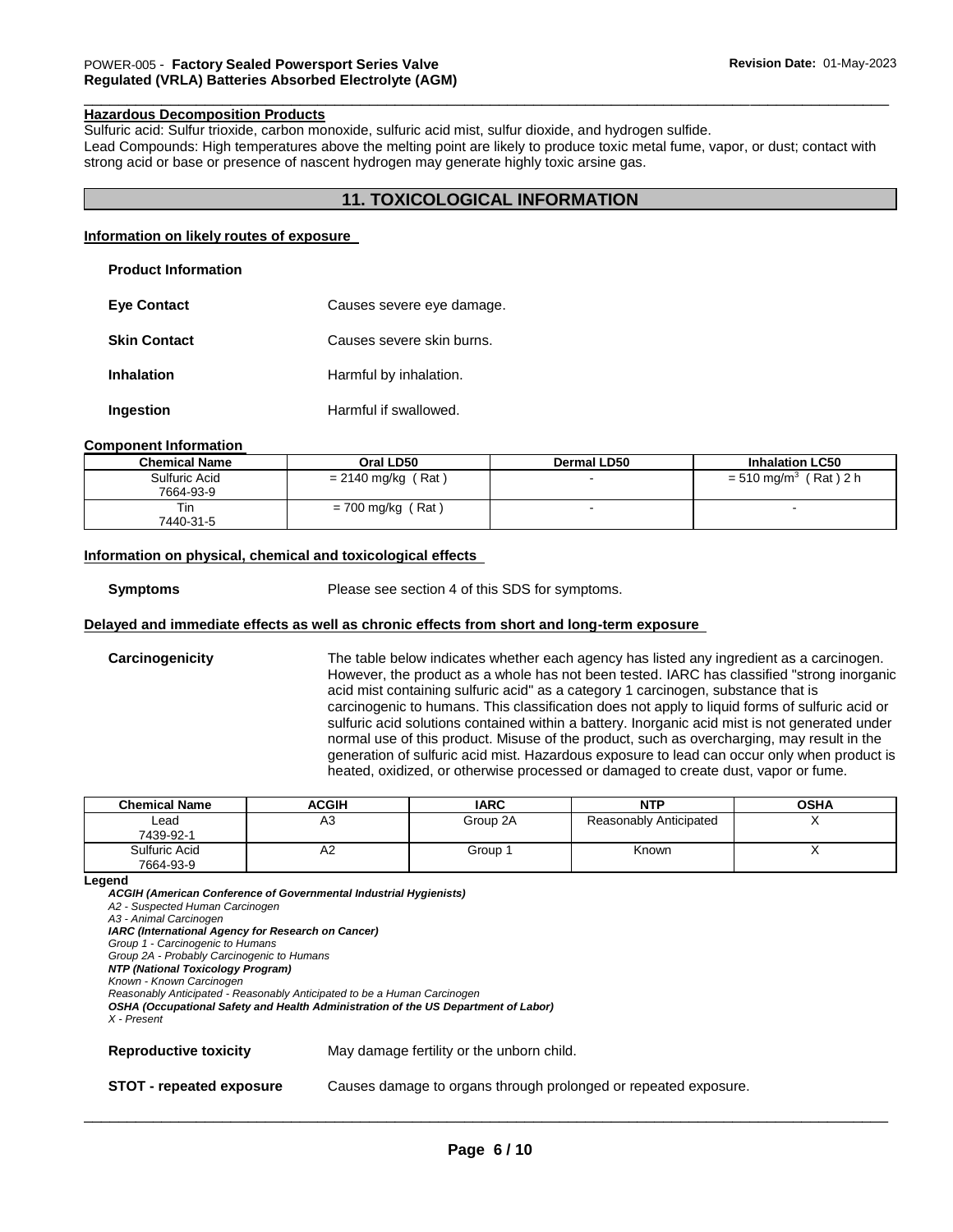# **Numerical measures of toxicity**

Not determined

# **12. ECOLOGICAL INFORMATION**

\_\_\_\_\_\_\_\_\_\_\_\_\_\_\_\_\_\_\_\_\_\_\_\_\_\_\_\_\_\_\_\_\_\_\_\_\_\_\_\_\_\_\_\_\_\_\_\_\_\_\_\_\_\_\_\_\_\_\_\_\_\_\_\_\_\_\_\_\_\_\_\_\_\_\_\_\_\_\_\_\_\_\_\_\_\_\_\_\_\_\_\_\_

### **Ecotoxicity**

Very toxic to aquatic life with long lasting effects.

| <b>Chemical Name</b>       | Algae/aquatic plants | Fish                                                                                                                                                                  | <b>Toxicity to</b><br>microorganisms | <b>Crustacea</b>                    |
|----------------------------|----------------------|-----------------------------------------------------------------------------------------------------------------------------------------------------------------------|--------------------------------------|-------------------------------------|
| Lead<br>7439-92-1          |                      | 0.44: 96 h Cyprinus carpio<br>mg/L LC50 semi-static 1.17:<br>96 h Oncorhynchus mykiss<br>mg/L LC50 flow-through<br>1.32: 96 h Oncorhynchus<br>mykiss mg/L LC50 static |                                      | 600: 48 h water flea ug/L<br>EC50   |
| Sulfuric Acid<br>7664-93-9 |                      | 500: 96 h Brachydanio rerio<br>mg/L LC50 static                                                                                                                       |                                      | 29: 24 h Daphnia magna<br>mg/L EC50 |

## **Persistence/Degradability**

Not determined.

#### **Bioaccumulation**

Not determined.

#### **Mobility**

Not determined

#### **Other Adverse Effects**

Not determined

# **13. DISPOSAL CONSIDERATIONS**

#### **Waste Treatment Methods**

**Disposal of Wastes** Spent Batteries - send to secondary lead smelter for recycling. Follow applicable federal, state and local regulations Neutralize as in preceding step. Collect neutralized material in sealed container and handle as hazardous waste as applicable. A copy of this SDS must be supplied to any scrap dealer or secondary lead smelter with the battery.

**Contaminated Packaging** Disposal should be in accordance with applicable regional, national and local laws and regulations.

| <b>Chemical Name</b> | <b>RCRA</b> | <b>RCRA - Basis for Listing</b>     | <b>RCRA - D Series Wastes</b> | <b>RCRA - U Series Wastes</b> |
|----------------------|-------------|-------------------------------------|-------------------------------|-------------------------------|
| Lead                 |             | Included in waste streams:          | 5.0 mg/L regulatory level     |                               |
| 7439-92-1            |             | F035, F037, F038, F039,             |                               |                               |
|                      |             | K002, K003, K005, K046,             |                               |                               |
|                      |             | K048, K049, K051, K052,             |                               |                               |
|                      |             | K061, K062, K069, K086,             |                               |                               |
|                      |             | K <sub>100</sub> . K <sub>176</sub> |                               |                               |

**California Hazardous Waste Status** This product contains one or more substances that are listed with the State of California as a hazardous waste

| <b>Chemical Name</b> | California Hazardous Waste Status |
|----------------------|-----------------------------------|
| ∟ead                 | Toxic                             |
| 7439-92-1            |                                   |
| Sulfuric Acid        | Toxic                             |
| 7664-93-9            | Corrosive                         |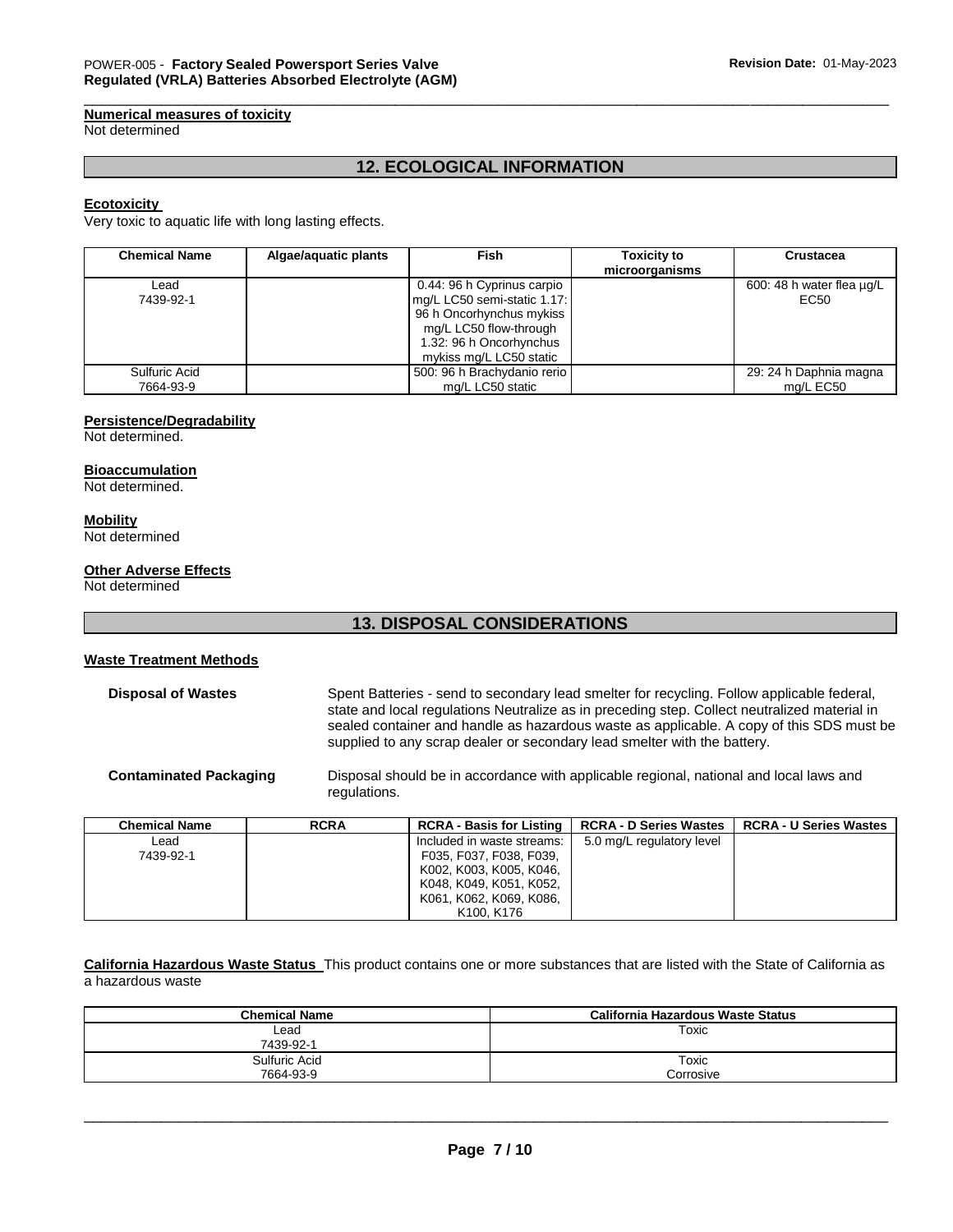# \_\_\_\_\_\_\_\_\_\_\_\_\_\_\_\_\_\_\_\_\_\_\_\_\_\_\_\_\_\_\_\_\_\_\_\_\_\_\_\_\_\_\_\_\_\_\_\_\_\_\_\_\_\_\_\_\_\_\_\_\_\_\_\_\_\_\_\_\_\_\_\_\_\_\_\_\_\_\_\_\_\_\_\_\_\_\_\_\_\_\_\_\_ **14. TRANSPORT INFORMATION**

| <b>Note</b>      | Powersonic's nonspillable lead acid batteries are regulated as Class 8 Corrosive hazardous<br>materials / dangerous goods by the U.S. Department of Transportation (DOT) and<br>international dangerous goods regulations referenced below (i.e., IATA Dangerous Goods<br>Regulations and IMDG Code). However, Powersonic's nonspillable batteries are excepted<br>from these regulations because the batteries meet all of the testing, packaging and marking<br>requirements found in the U.S. and international dangerous goods regulations. Therefore,<br>the batteries do not need to be shipped and transported as fully-regulated Class 8<br>Corrosive hazardous materials / dangerous goods when packaged in accordance with<br>these regulations. |
|------------------|------------------------------------------------------------------------------------------------------------------------------------------------------------------------------------------------------------------------------------------------------------------------------------------------------------------------------------------------------------------------------------------------------------------------------------------------------------------------------------------------------------------------------------------------------------------------------------------------------------------------------------------------------------------------------------------------------------------------------------------------------------|
| <b>UN Number</b> | 2800                                                                                                                                                                                                                                                                                                                                                                                                                                                                                                                                                                                                                                                                                                                                                       |
| <b>DOT</b>       | 49 CFR 173.159(f) and 49 CFR 173.159a                                                                                                                                                                                                                                                                                                                                                                                                                                                                                                                                                                                                                                                                                                                      |
|                  | The batteries have been tested in accordance with the vibration and pressure differential<br>tests found in 49 CFR 173.159(f) and "crack test" found at 49 CFR 173.159a;<br>When offered for transport, the batteries must be protected against short circuits and<br>securely packaged in accordance with 49 CFR 173.159a; and<br>The batteries and outer packaging must be marked NONSPILLABLE BATTERY as required<br>by 49 CFR 173.159a.                                                                                                                                                                                                                                                                                                                |
| <b>IATA</b>      | Packing Instruction 872 and Special Provision A67                                                                                                                                                                                                                                                                                                                                                                                                                                                                                                                                                                                                                                                                                                          |
|                  | The batteries have been tested in accordance with the vibration and pressure differential<br>tests found in Packing Instruction 872 and "crack test" found in Special Provision A67 of the<br>International Air Transport Association (IATA) Dangerous Goods Regulations<br>When offered for transport, the batteries must be protected against short circuits and<br>securely packaged in accordance with Special Provision A67.                                                                                                                                                                                                                                                                                                                          |
| <b>IMDG</b>      | Special Provision 238.1 and 238.2                                                                                                                                                                                                                                                                                                                                                                                                                                                                                                                                                                                                                                                                                                                          |
|                  | The batteries have been tested in accordance with the vibration and pressure differential<br>tests and "crack test" found in Special Provision 238.1 and 238.2.<br>When offered for transport, the batteries must be protected against short circuits and<br>securely packaged in accordance with Special Provision 238.1 and 238.2.                                                                                                                                                                                                                                                                                                                                                                                                                       |

# **15. REGULATORY INFORMATION**

### **International Inventories**

| <b>Chemical Name</b> | <b>TSCA</b> | DSL | <b>NDSL</b> | <b>EINECS</b> | <b>ELINCS</b> | <b>ENCS</b> | <b>IECSC</b> | <b>KECL</b> | <b>PICCS</b> | <b>AICS</b> |
|----------------------|-------------|-----|-------------|---------------|---------------|-------------|--------------|-------------|--------------|-------------|
| ∟ead                 | Present     |     |             | Present       |               | Present     |              | Present     | $\lambda$    |             |
| Sulfuric Acid        | Present     |     |             | Present       |               | Present     |              | Present     | $\lambda$    |             |
| <b>Tin</b>           | Present     |     |             | Present       |               |             |              | Present     |              |             |
| Calcium              | Present     |     |             | Present       |               |             |              | Present     | $\lambda$    |             |

#### **Legend:**

*TSCA - United States Toxic Substances Control Act Section 8(b) Inventory* 

*DSL/NDSL - Canadian Domestic Substances List/Non-Domestic Substances List* 

*EINECS/ELINCS - European Inventory of Existing Chemical Substances/European List of Notified Chemical Substances* 

*ENCS - Japan Existing and New Chemical Substances* 

*IECSC - China Inventory of Existing Chemical Substances*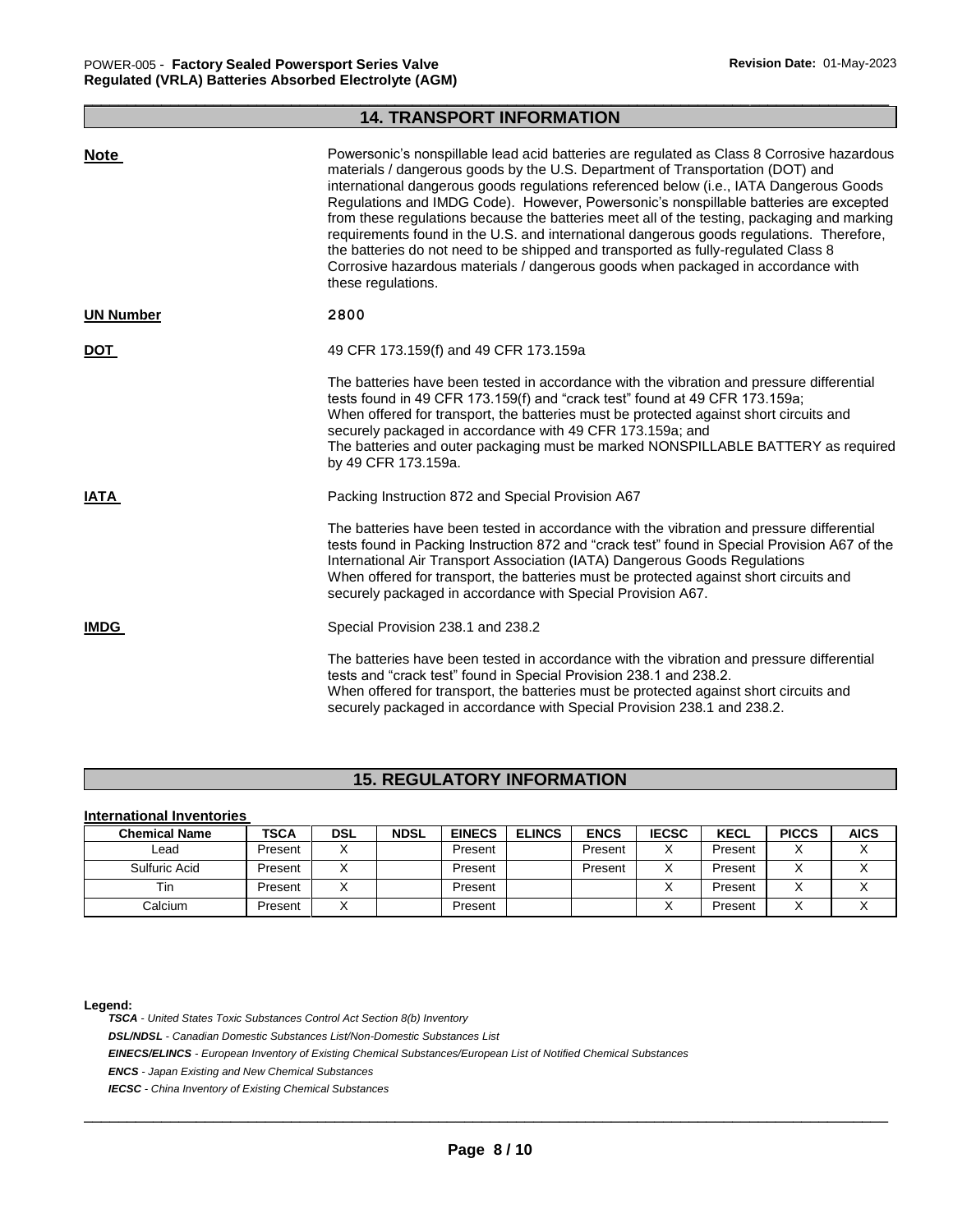*KECL - Korean Existing and Evaluated Chemical Substances PICCS - Philippines Inventory of Chemicals and Chemical Substances* 

*AICS - Australian Inventory of Chemical Substances* 

## **US Federal Regulations**

# **CERCLA**

| <b>Chemical Name</b> | <b>Hazardous Substances RQs</b> | <b>CERCLA/SARA RQ</b> | <b>Reportable Quantity (RQ)</b> |
|----------------------|---------------------------------|-----------------------|---------------------------------|
| Lead                 | 10 <sub>h</sub>                 |                       | RQ 10 lb final RQ               |
| 7439-92-1            |                                 |                       | RQ 4.54 kg final RQ             |
| Sulfuric Acid        | 1000 lb                         | 1000 lb               | RQ 1000 lb final RQ             |
| 7664-93-9            |                                 |                       | RQ 454 kg final RQ              |

\_\_\_\_\_\_\_\_\_\_\_\_\_\_\_\_\_\_\_\_\_\_\_\_\_\_\_\_\_\_\_\_\_\_\_\_\_\_\_\_\_\_\_\_\_\_\_\_\_\_\_\_\_\_\_\_\_\_\_\_\_\_\_\_\_\_\_\_\_\_\_\_\_\_\_\_\_\_\_\_\_\_\_\_\_\_\_\_\_\_\_\_\_

# **SARA 313**

Section 313 of Title III of the Superfund Amendments and Reauthorization Act of 1986 (SARA). This product contains a chemical or chemicals which are subject to the reporting requirements of the Act and Title 40 of the Code of Federal Regulations, Part 372

| <b>Chemical Name</b>      | CAS No    | Weight-% | SARA 313 - Threshold<br>Values % |
|---------------------------|-----------|----------|----------------------------------|
| ead - 7439-92-1-          | 7439-92-1 | 65-75    | U.                               |
| Sulfuric Acid - 7664-93-9 | 7664-93-9 | 14-20    | ں.                               |

## **CWA (Clean Water Act)**

| <b>Chemical Name</b> | <b>CWA - Reportable</b><br>Quantities | <b>CWA - Toxic Pollutants CWA - Priority Pollutants</b> | <b>CWA - Hazardous</b><br><b>Substances</b> |
|----------------------|---------------------------------------|---------------------------------------------------------|---------------------------------------------|
| _ead                 |                                       |                                                         |                                             |
| Sulfuric Acid        | 1000 lb                               |                                                         |                                             |

### **US State Regulations**

## **California Proposition 65**

This product contains the following Proposition 65 chemicals.

| <b>Chemical Name</b>      | <b>California Proposition 65</b> |
|---------------------------|----------------------------------|
| Lead - 7439-92-1          | Carcinogen                       |
|                           | Developmental                    |
|                           | Female Reproductive              |
|                           | Male Reproductive                |
| Sulfuric Acid - 7664-93-9 | Carcinogen                       |

#### **U.S. State Right-to-Know Regulations**

| <b>Chemical Name</b>       | New Jersey | <b>Massachusetts</b> | Pennsylvania |
|----------------------------|------------|----------------------|--------------|
| Lead<br>7439-92-1          |            | ,                    |              |
| Sulfuric Acid<br>7664-93-9 |            | . .                  |              |
| Tin<br>7440-31-5           |            |                      |              |
| Calcium<br>7440-70-2       | ↗          | ,                    |              |